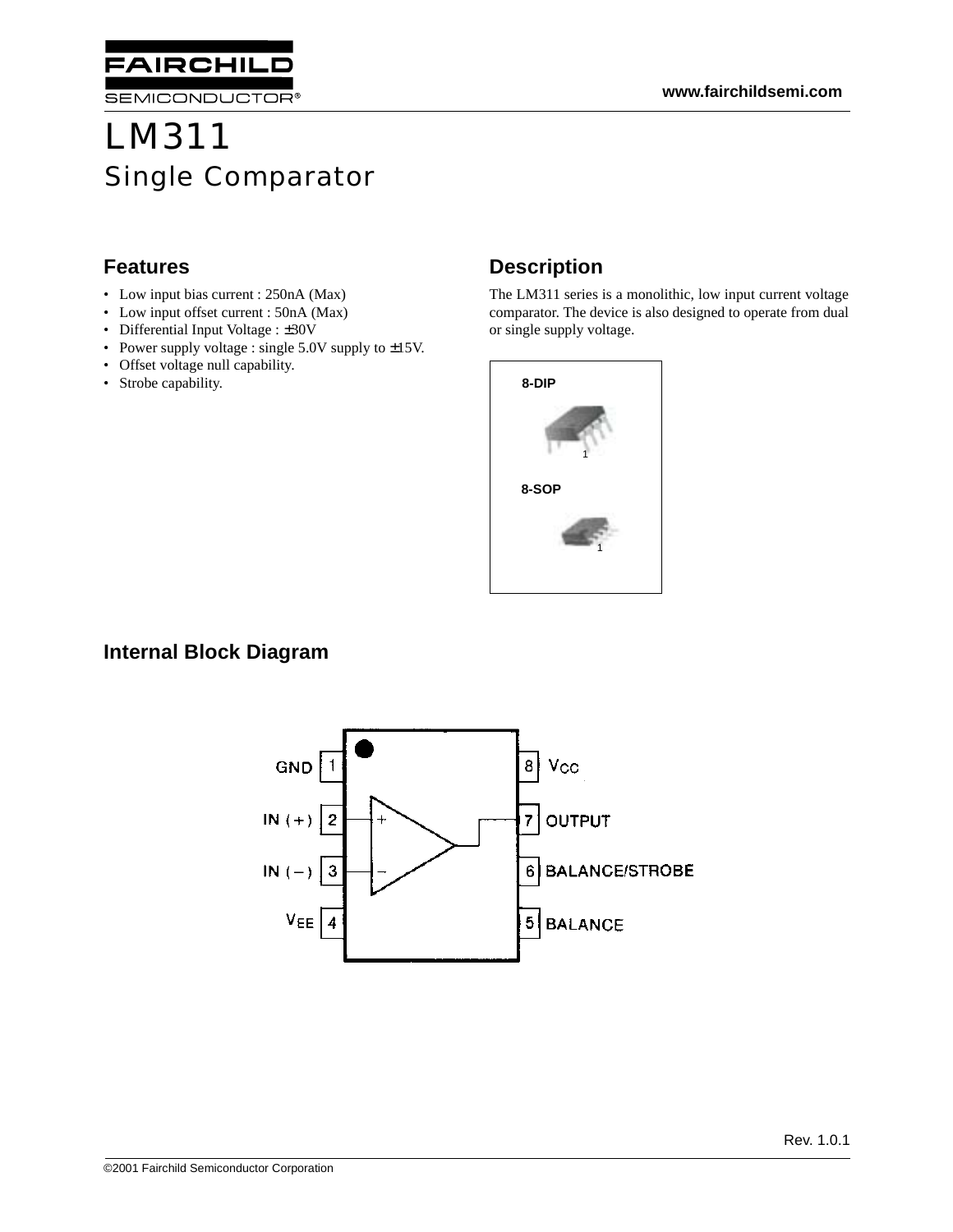# **Schematic Diagram**



# **Absolute Maximum Ratings**

| <b>Parameter</b>                        | Symbol                | Value        | Unit        |
|-----------------------------------------|-----------------------|--------------|-------------|
| <b>Total Supply Voltage</b>             | <b>V<sub>CC</sub></b> | 36           |             |
| Output to Negative Supply Voltage LM311 | VO - VEE              | 40           |             |
| Ground to Negative voltage              | <b>VFF</b>            | $-30$        |             |
| Differential Input Voltage              | VI(DIFF)              | 30           |             |
| Input Voltage                           | V١                    | ±15          |             |
| <b>Output Short Circuit Duration</b>    |                       | 10           | sec         |
| Power Dissipation                       | P <sub>D</sub>        | 500          | mW          |
| <b>Operating Temperature Range</b>      | <b>TOPR</b>           | $0 - +70$    | $^{\circ}C$ |
| Storage Temperature Range               | TSTG                  | $-65 - +150$ | $^{\circ}C$ |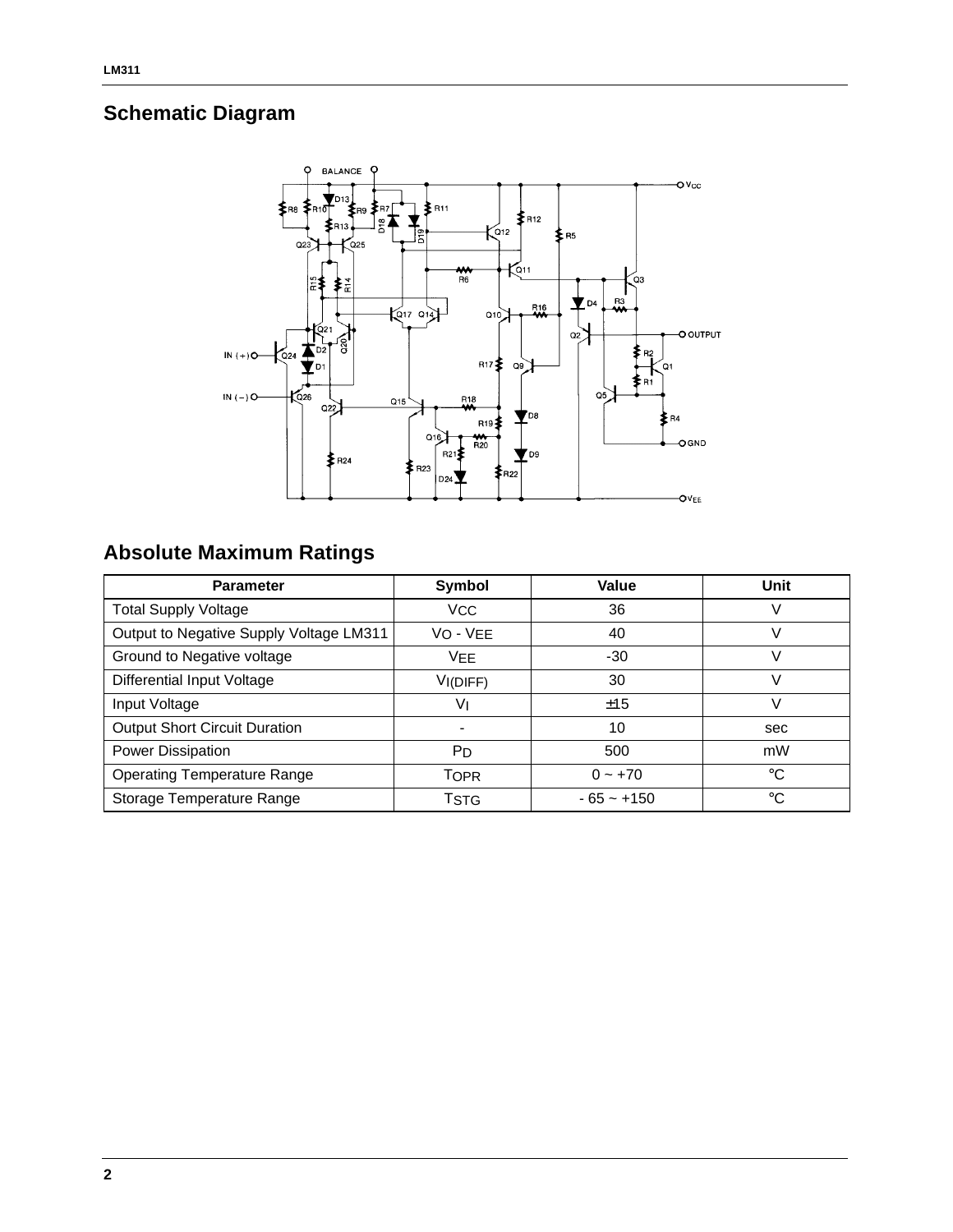### **Electrical Characteristics**

(VCC = 15V,  $TA = 25^{\circ}C$ , unless otherwise specified)

| <b>Parameter</b>               | Symbol         | <b>Conditions</b>                                               |        | Min.                     | Typ.           | Max.           | <b>Unit</b> |
|--------------------------------|----------------|-----------------------------------------------------------------|--------|--------------------------|----------------|----------------|-------------|
| Input Offset Voltage           | <b>VIO</b>     | $Rs \leq 50K\Omega$                                             |        |                          | 1.0            | 7.5            | mV          |
|                                |                |                                                                 | Note 1 | $\blacksquare$           | $\overline{a}$ | 10             |             |
| Input Offset Current           | <b>IIO</b>     |                                                                 |        | $\overline{\phantom{0}}$ | 6              | 50             | nA          |
|                                |                |                                                                 | Note 1 | $\overline{\phantom{a}}$ | $\blacksquare$ | 70             |             |
| Input Bias Current             | <b>IBIAS</b>   |                                                                 |        | $\blacksquare$           | 100            | 250            |             |
|                                |                |                                                                 | Note 1 | $\overline{\phantom{a}}$ | $\overline{a}$ | 300            | nA          |
| Voltage Gain                   | G <sub>V</sub> | $\blacksquare$                                                  |        | 40                       | 200            | $\frac{1}{2}$  | V/mV        |
| Response Time                  | <b>TRES</b>    |                                                                 | Note 2 | $\blacksquare$           | 200            | $\blacksquare$ | ns          |
| <b>Saturation Voltage</b>      | <b>VSAT</b>    | IO = 50mA, $V_1 \le -10$ mV                                     |        | $\overline{\phantom{0}}$ | 0.75           | 1.5            |             |
|                                |                | $VCC \geq 4.5V$ , $VEE = 0V$<br>$I_O = 8mA$ , $V_I \le -10mV$ , | Note 1 | $\blacksquare$           | 0.23           | 0.4            | $\vee$      |
| Strobe "ON" Current            | ISTR(ON)       |                                                                 |        | $\blacksquare$           | 3              | $\blacksquare$ | mA          |
| Output Leakage Current         | <b>ISINK</b>   | $ISTR = 3mA, V_I \ge 10mV$<br>$VO = 15V$ , $VCC = ±15V$         |        |                          | 0.2            | 50             | nA          |
| Input Voltage Range            | VI(R)          | Note 1                                                          |        | $-14.5$                  | $-14.7$        |                |             |
|                                |                |                                                                 |        | to<br>13.0               | tο<br>13.8     | $\blacksquare$ | V           |
| Positive Supply Current        | <b>ICC</b>     | $\overline{a}$                                                  |        |                          | 3.0            | 7.5            | mA          |
| <b>Negative Supply Current</b> | <b>IEE</b>     | $\overline{a}$                                                  |        | $\blacksquare$           | $-2.2$         | $-5.0$         | mA          |
| <b>Strobe Current</b>          | <b>ISTR</b>    | $\overline{\phantom{a}}$                                        |        | $\overline{\phantom{a}}$ | 3              | $\blacksquare$ | mA          |

#### **Notes :**

1.  $0 \leq T_A \leq +70^{\circ}C$ 

2. The response time specified is for a 100mV input step with 5mV over drive.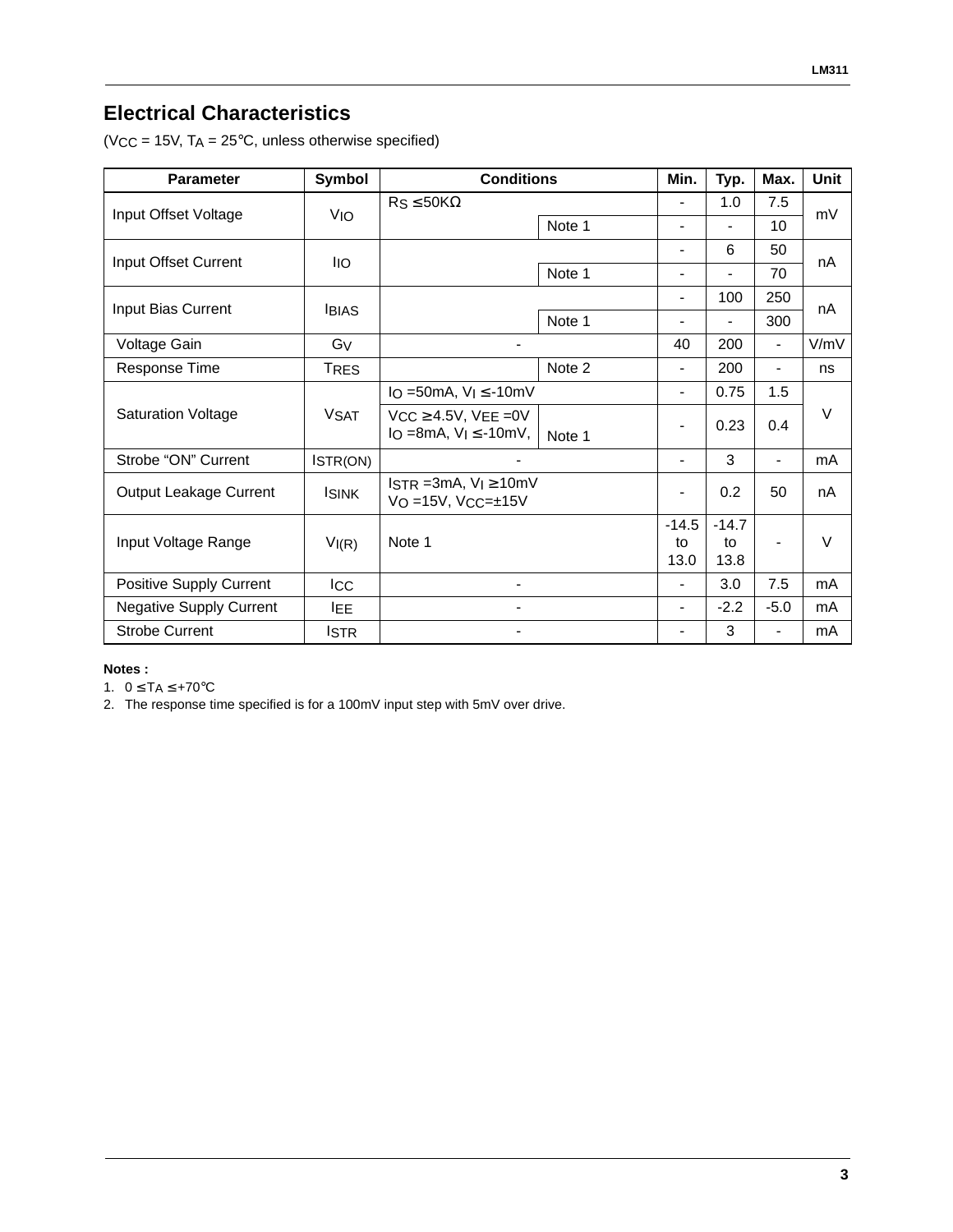



**Figure 1. Input Bias Current vs Temperature Figure 2. Input Offset Current vs Temperature**



**Figure 3. Offset Voltage vs Input Resistance Figure 4. Input Bias Current vs** 



Figure 5. Common Mode Limits vs Temperature **Figure 6. Output Voltage vs Figure 6. Output Voltage vs** 





**Differential input voltage**



**Differential input voltage**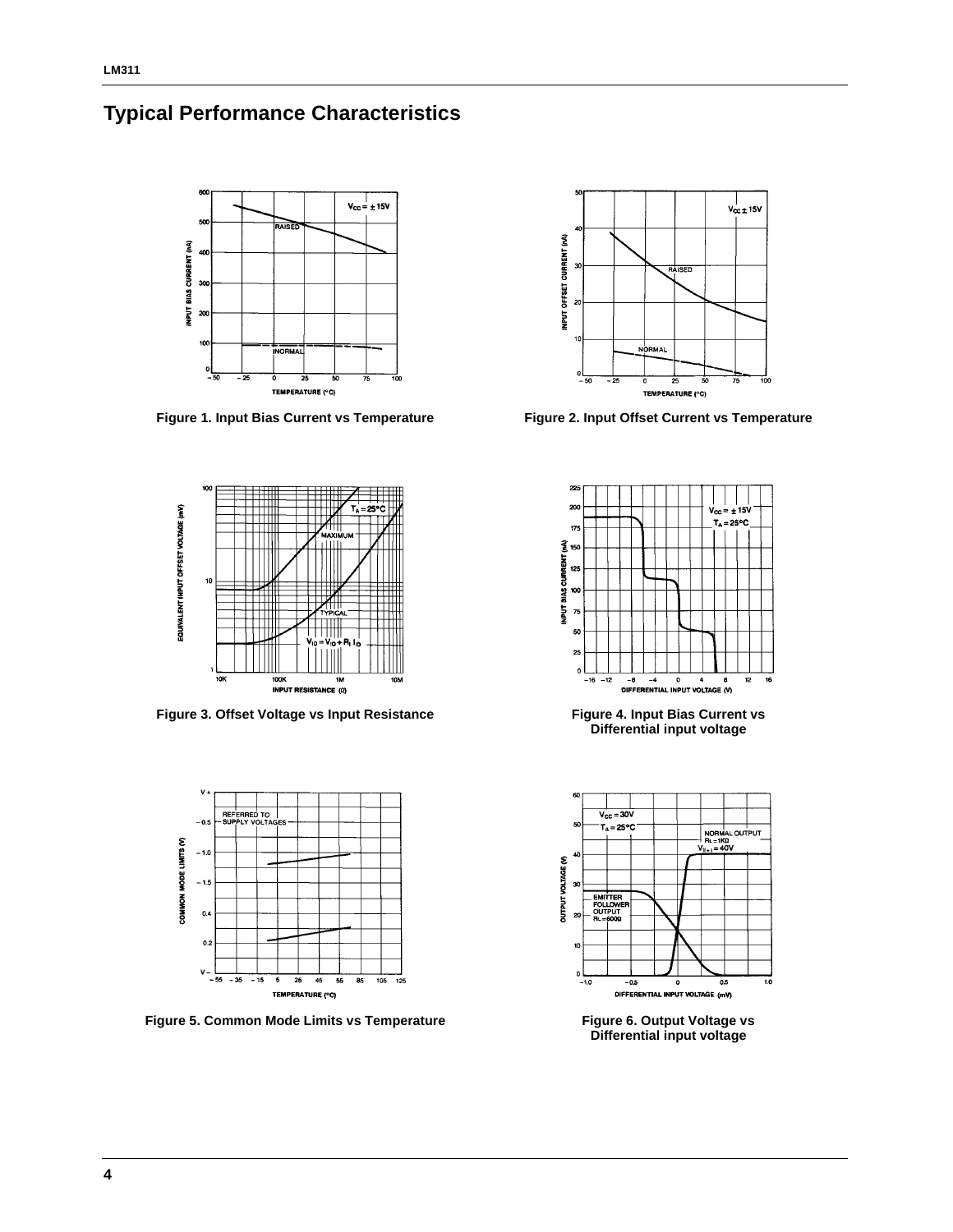## **Typical Performance Characteristics (continued)**









Figure 7. Saturation voltage vs Current Figure 8. Supply Current vs Temperature



**Figure 9. Leakage Current vs Temperature Figure 10. Supply Current vs Supply Voltage**



**Figure 11. Current Saturation Voltage Figure 12. Output Limiting Characterstics**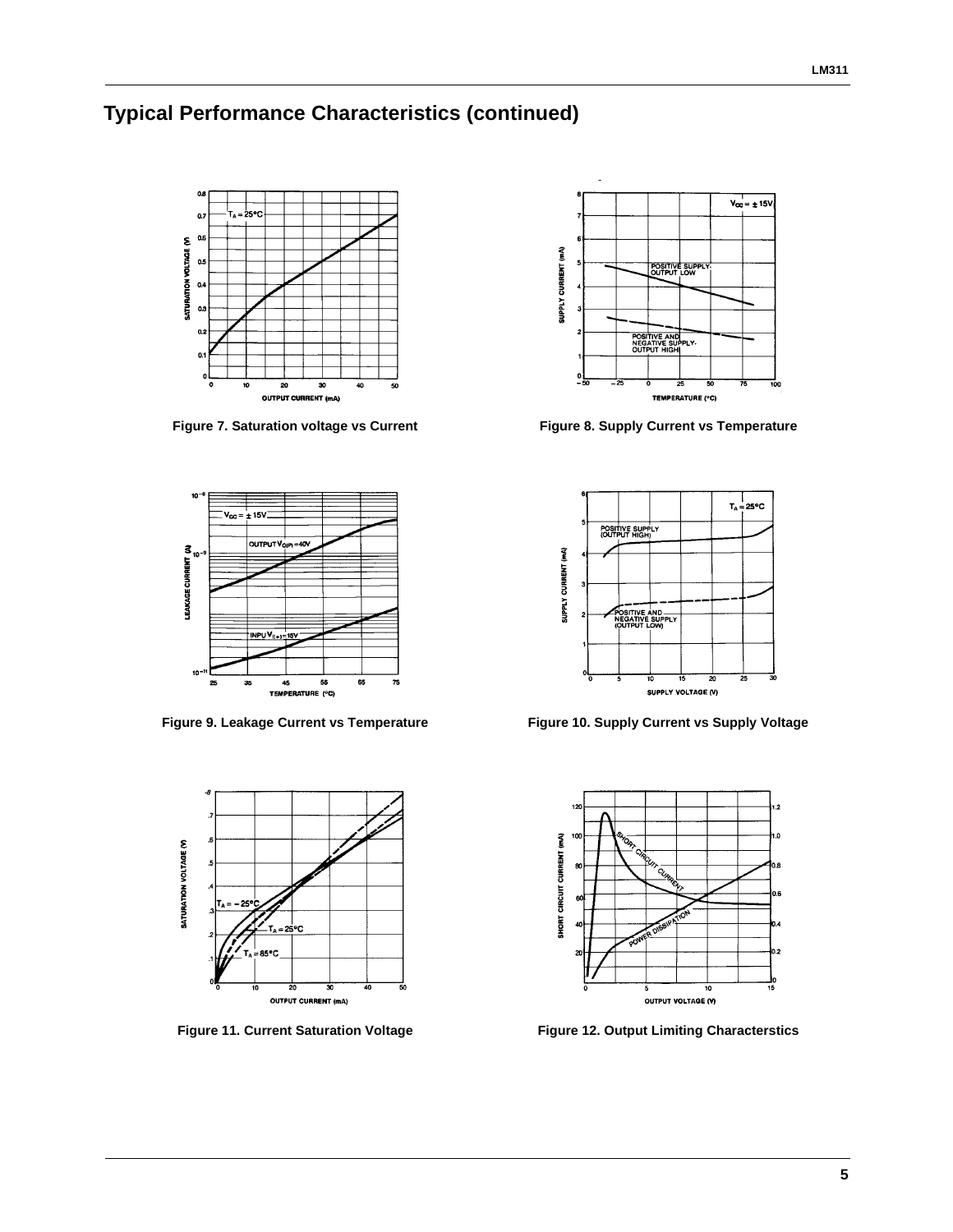### **Mechanical Dimensions**

#### **Package**



**8-DIP**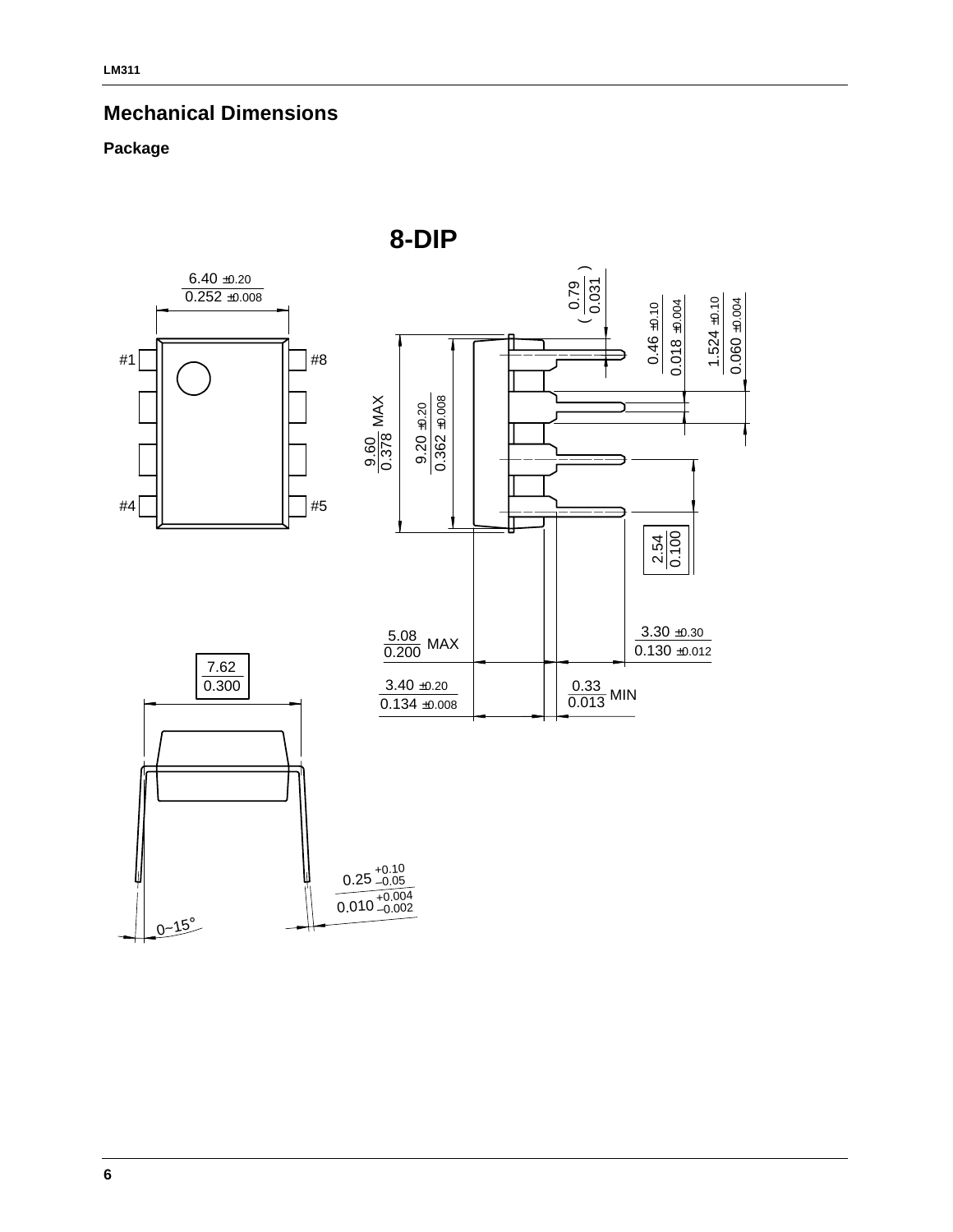## **Mechanical Dimensions (Continued)**

#### **Package**

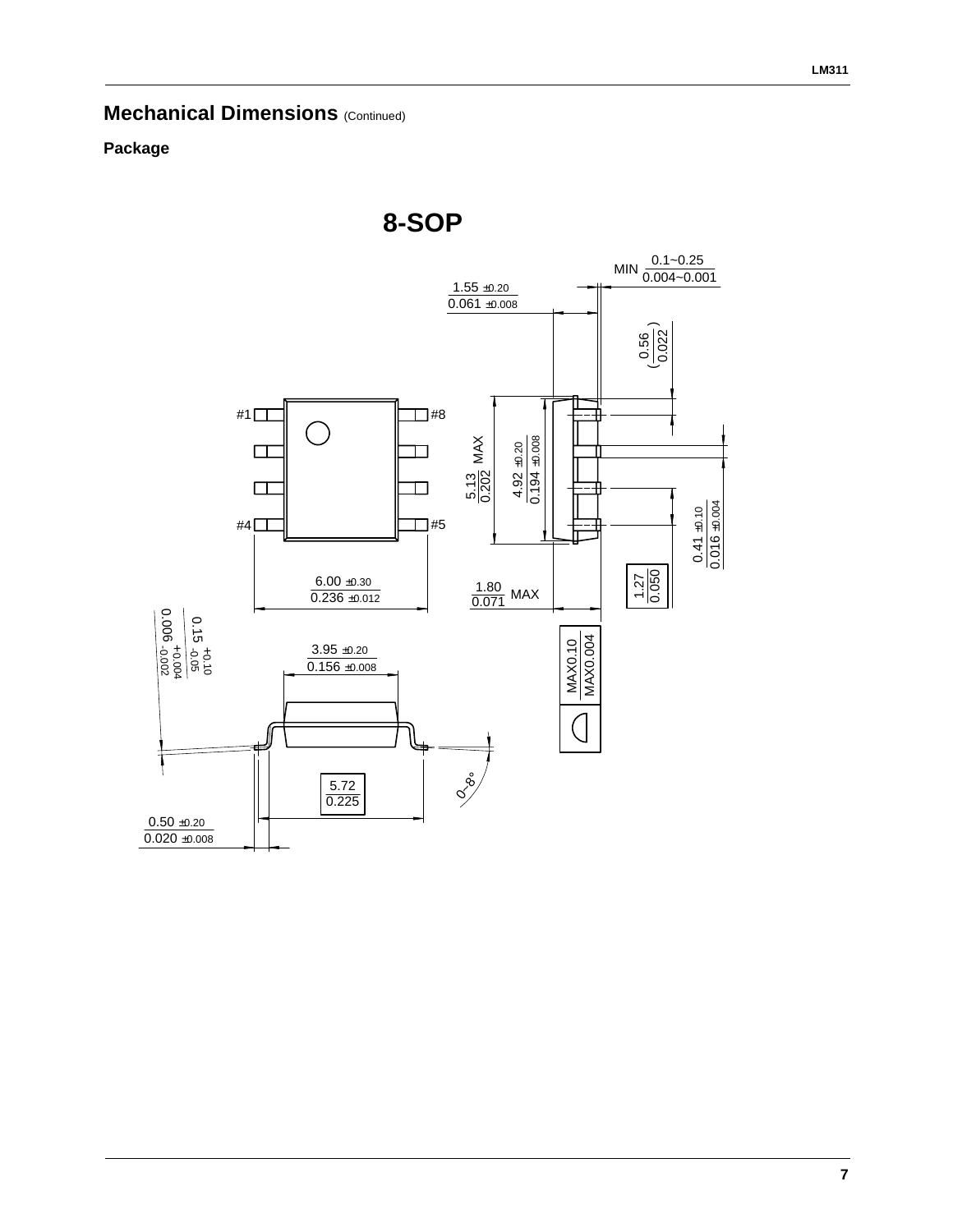# **Ordering Information**

| <b>Product Number</b> | Package | <b>Operating Temperature</b> |
|-----------------------|---------|------------------------------|
| LM311N                | 8-DIP   | $0 \sim +70$ °C              |
| LM311M                | 8-SOP   |                              |